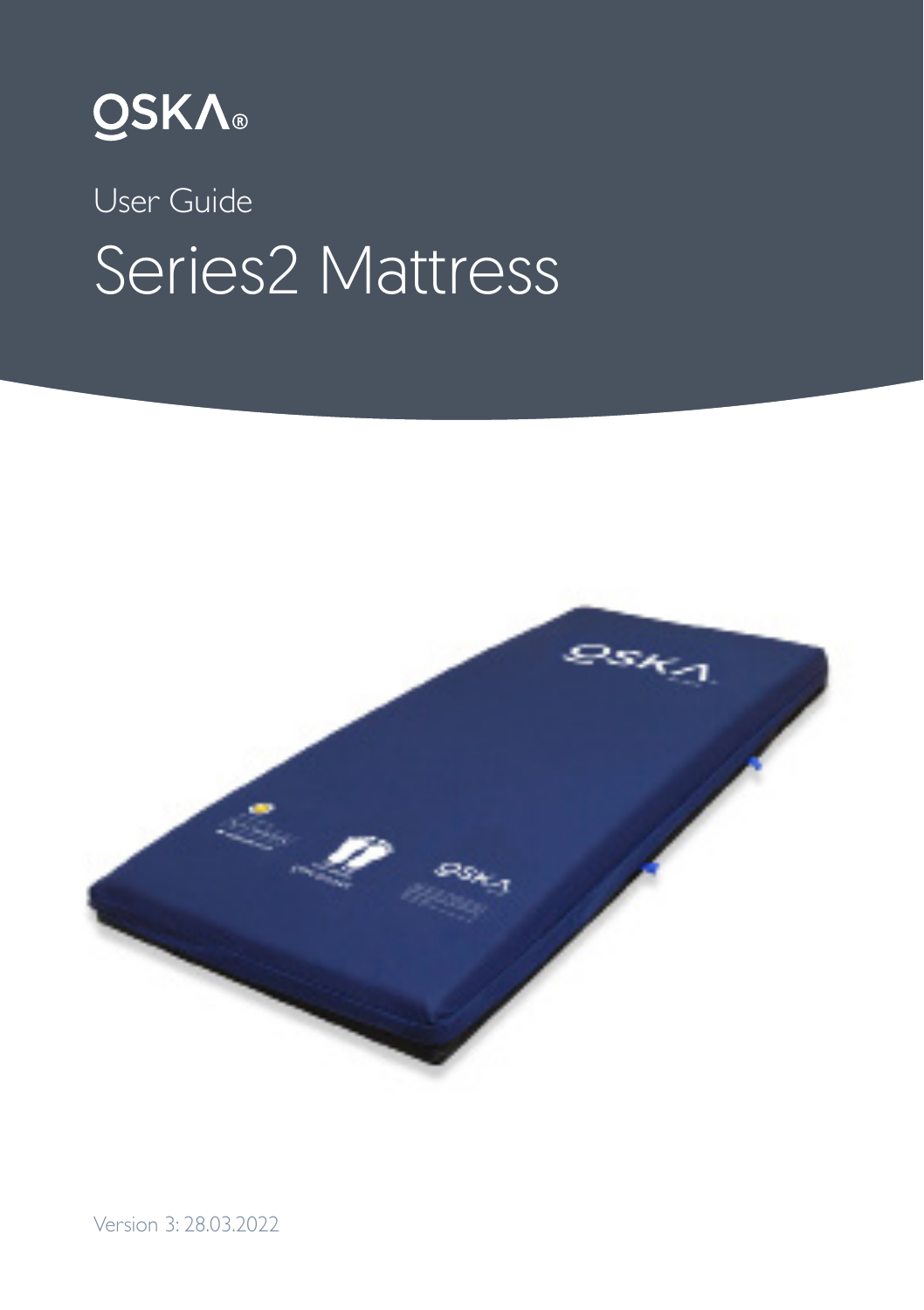### Contents

- 03 Know your symbols
- 04 Warning
- 05 About your mattress
- 05 How to set up your mattress
- 06 Evacuation base
- 07 Cleaning
- 08 General Directives
- 09 General information
- 09 Warranty
- 11 Troubleshooting guide
- 11 Spare parts

### Know your symbols

| Manufacturer                              | Do not iron                        |
|-------------------------------------------|------------------------------------|
| Foot end                                  | Tumble dry                         |
| $\epsilon$<br>CF marked                   | Do not dry clean                   |
| <b>REF</b><br>Catalogue number            | Resistant to ignition<br>$-505$    |
| Authorized FC<br>EC REP<br>Representative | Wipe down                          |
| $\widetilde{95}$<br>Machine wash at 95    | <b>GUARD</b><br>V-Guard Technology |
| $\boxed{\mathbb{H}}$<br>Drip dry          | ŵ<br>Recycling                     |
| <1% Chlorine<br>СL<br>$< 1\%$             | UK<br>CA<br>UKCA marked            |
| <b>Medical Device</b>                     |                                    |

Please read the following instructions carefully and observe the warning instructions before using the system.



OSKA Care Ltd Edward House, 5 Penner Road, Havant, PO9 1QZ UK

Advena Limited **EC REP**Tower Business Centre, 2nd Flr., Tower Street, Swatar, BKR 4013 Malta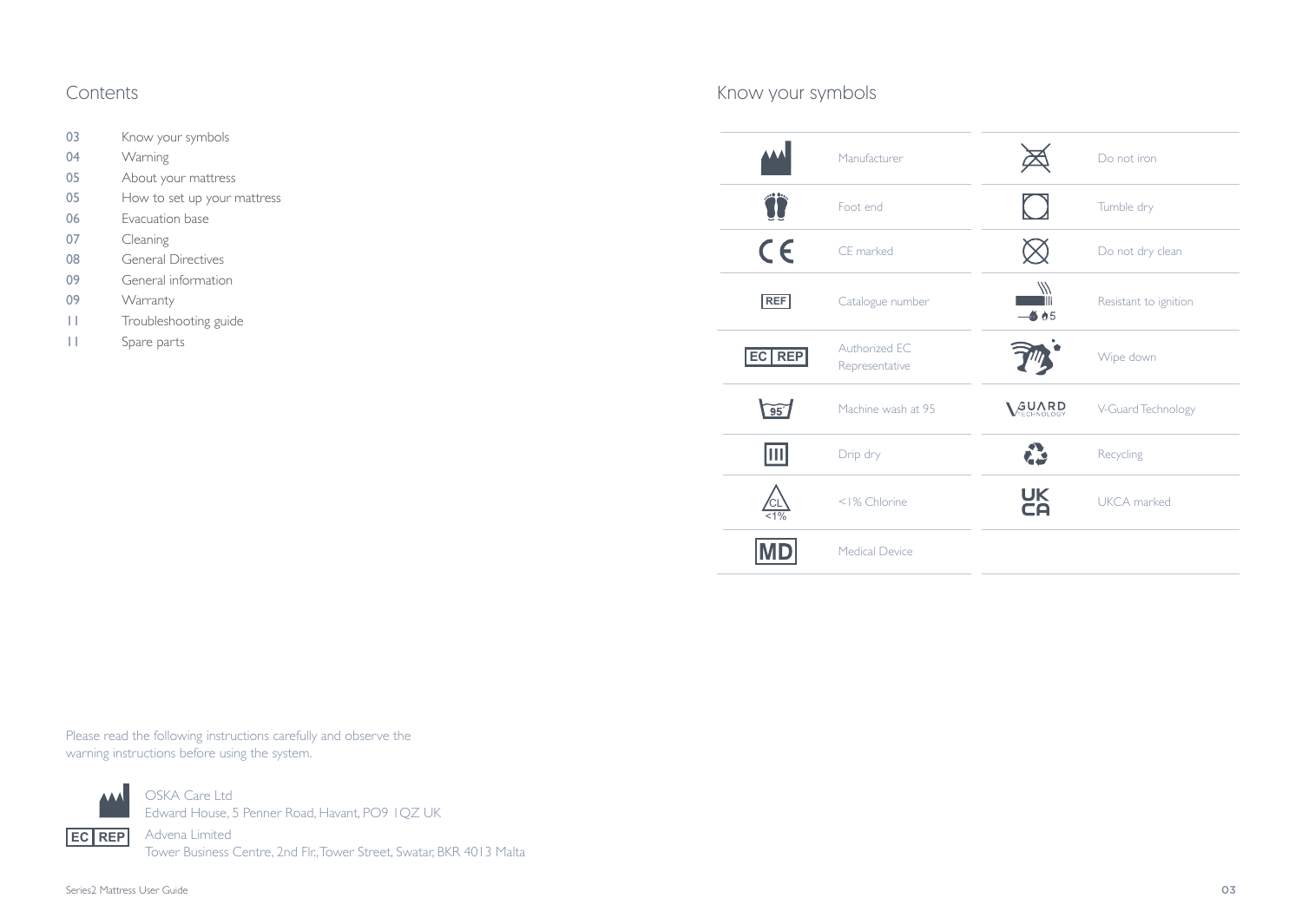

### **WARNING**

Only to be used for its intended purpose as described in this manual. Never attempt to repair the system yourself.

DO NOT use parts or individual components of other systems or products other than those described in this manual, or other documentation from OSKA, to repair this mattress.

#### Avoid using multiple V-Guard covers simultaneously.

DO NOT USE in close proximity with fire sources/hot surfaces. These include fire, burning cigarettes or hot lamps. This mattress has undergone fire testing but may still become damaged if contact with fire sources occurs.

Position the mattress correctly to prevent it becoming trapped and damaged.

#### NOTE: Bed rails can trap the mattress and cause damage.

Confirm that the bed frame is appropriate for use with the mattress, and that the length and width of the mattress are appropriate for the frame.

Avoid risk of suffocation from the mattress cover by positioning the patient correctly.

DO NOT puncture the mattress or mattress cover with needles or sharp instruments. This may result in loss of integrity of the mattress cover. Inspect the covers and zipper area for signs of damage, puncture, or wear that could result in fluid pass-through.

Handles included on the long side of the mattress cover should only be used for lifting and moving the mattress itself.

Note to the user and/or patient: any serious incident that has occurred in relation to the device should be reported to the manufacturer and the competent authority of the member state in which the user and/or the patient is established.

### About your mattress

#### **Offloader**

#### The system

This mattress provides high user comfort without the need for an external pump or electricity

Included in the system design is a unique Heel Zone that is designed to further reduce pressure for the sensitive heel area. Also included is the Offloader feature, designed to create a zone of zero pressure.

#### Cover

The Series2 comes with a V-Guard cover which provide an impenetrable barrier to viruses and bacteria. The cover has welded seams that are ingress proof, minimising any risk of harbouring viruses or bacteria and transmitting infections.

The cover includes a fire evacuation base which means handles can be easily accessed in case of emergency and used for moving and transporting.

An additional inner cover protects the top layer of foam

#### Recommendations

OSKA Series2 high specification foam mattress system recommended to be used as an aid in the prevention and treatment of pressure ulcers up-to and including category 2. The Offloader feature can be used as an aid to create a zone of zero pressure to help prevent and treat pressure ulcers up to and including category 4.

#### **Capacity**

OSKA Series2 is recommended for patient weight up to 159kg. Heavier patients are better accommodated with a more appropriate OSKA pressure system.

You must not lift the mattress whilst a patient is lying on it or use it to transport a patient unless in an evacuation.



The mattress is made from 2 layers of foam. The top layer is the Offloader. To use, manipulate and fold under at the foot end to alleviate pressure and create an area of zero pressure. Zero pressure can be used as an aid to help prevent and treat pressure ulcers up to and including category 4.

#### Selector



Each OSKA mattress is categorised by a 'selector' symbol which enables healthcare workers to quickly identify the prevention and treatment rating of the mattress. The selector icon can be found on the cover at the foot end.

### How to set up your mattress

#### Unpacking the mattress

Please ensure the packaging is not damaged upon arrival. Avoid using a knife when opening the packaging and any other protective material as this could damage the mattress and/or cover.

Place the Series2 onto the bed frame and adjust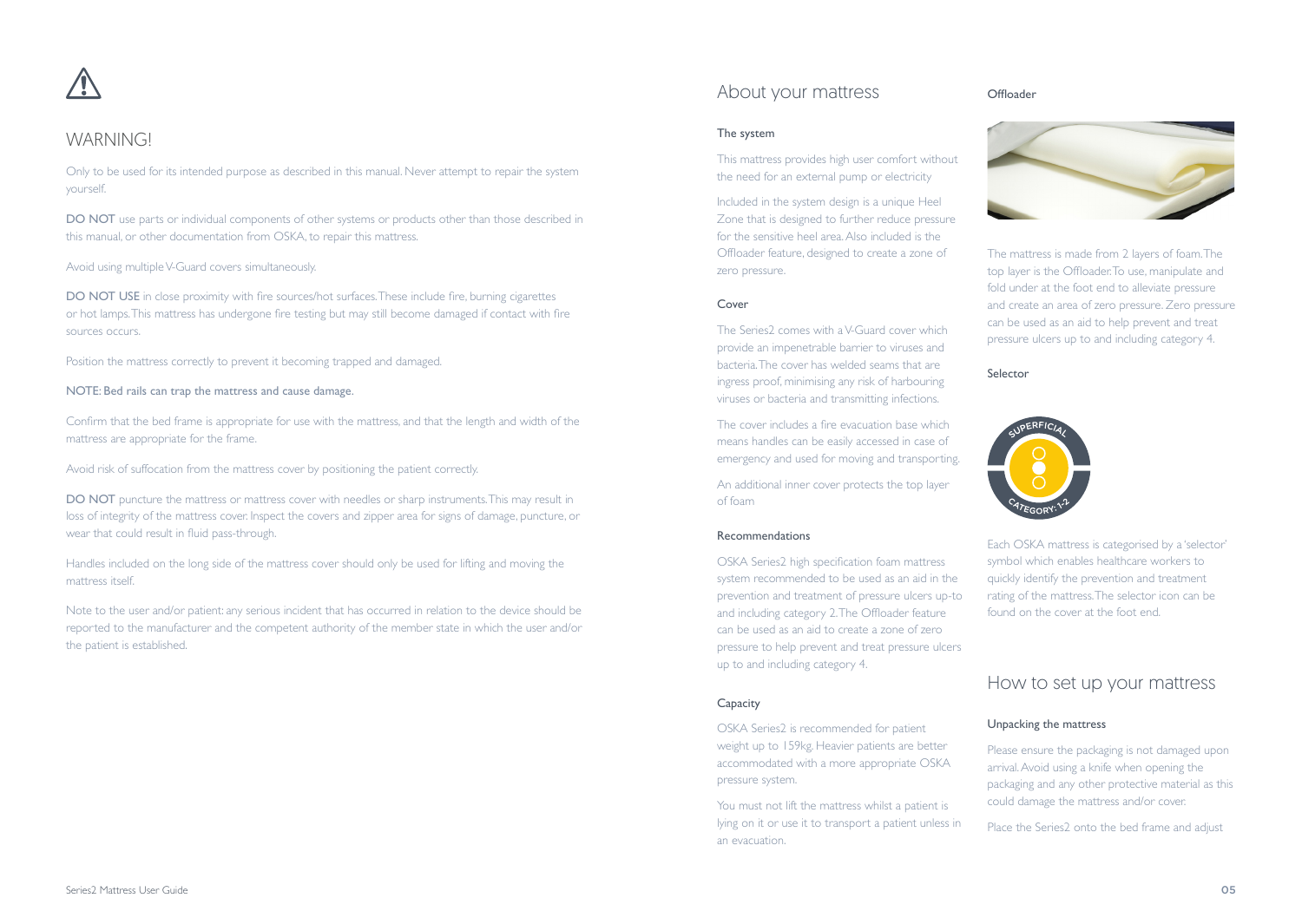the cover if needed. The mattress has a black side that should be down on the bed frame, and a blue fabric side that should face up towards the patient.

Confirm that the bed frame is appropriate for use with the mattress, and that the length and width of the mattress are appropriate for the frame.

Place directly on a healthcare bedframe only, never on top of another mattress.

Leave for a few minutes before using

### Evacuation base

The Series2 comes with evacuation straps within it's base.

It is very important that the safety equipment, as well as the evacuation procedures, are well planned and known in advance.

These covers can significantly help you be prepared in the case of a fire or other emergency when a less mobile patient will need to be evacuated.

Handles appear on all 4 sides of the cover and the velcro fire evacuation straps are housed securely in pockets on the 2 longer sides with their ends sticking out for easy access. These straps are used in the case of an emergency to secure the patient to the mattress before transporting them to safe area.

#### Evacuation instructions

- Let the patient know what is about to happen.
- Lower and lock the bed in position.
- Pull the velcro evacuation straps out of the base and fasten.
- Using the outer handles at the foot end of the mattress, turn it outwards from the bed.
- Carefully drag the mattress and patient down

on to the floor.

• Use the outer handles at the foot end of the mattress. The working position should be a little bit leaning back.

#### Down the stairs

- Walking backwards, continue until the main part of the mattress slides pass the top stair.
- Turn your back towards the patient and look in the direction you are moving.
- Holding one hand on the stair rail and the other hand on the middle handle of the mattress, begin to pull.
- Walk down the stairs maintaining speed, without running, is important.

### **N WARNING**

It is imperative that anyone performing an evacuation must have acquired the necessary training. Before commencing any evacuation always check the equipment, cover and mattress to ensure the evacuation can be carried out safely.

Ensuring the mattress is safe to use for evacuation is the user's responsibility.

#### Training/practise

To bear in mind when training.

Pulling down from the bed:

• Make sure the patient in the bed is not at the very top of the mattress. If they are, it increases the risk of hitting their head on the bed when pulling down.

#### Pulling on the stairs:

- Practice this technique by pulling an empty mattress down the stairs.
- When training with a person on the mattress, fasten a string or rope onto the handles at the head end. This enables another person to then walk behind the mattress and help out.
- Practicing on the stairs where an evacuation may be necessary is advisable.

#### General:

• The purpose of the training is not to carry it out at high speed, but to grasp the correct technique.

#### Training covers:

• When the equipment is used to evacuate. heavy strain is put on the seams and handles. Always check the seams and handles at the end of training. It is advisable to mark any equipment used for training as "Training equipment" and use it only for this purpose

#### Explanations

- Always use the velcro straps when evacuating a patient to prevent the patient sliding/rolling down from the mattress.
- Pulling at the foot end reduces the strain on the puller, which means faster and safer evacuation is possible.
- Pulling the mattress on the stairs is the hardest part of the evacuation and should therefore be practised carefully.

Keep the patients arms inside the velcro straps. This prevents the user grabbing hold of something out of fear.

#### Cleaning

#### V-Guard Cleaning and aftercare guidelines.

OSKA V-Guard Technology covers are durable but, as medical devices, they need treating with great care. The surface is vapour permeable so it is waterproof, but breathable to reduce sweating of patient. This outer barrier must not be penetrated. Even the smallest breach of this barrier will cause fluid to penetrate the mattress.

There are specific cleaning and care instructions that need to be strictly adhered to prolong the life of the product.

#### Delamination:

Delamination is when the layers within the structure of the mattress cover separate. This can be caused by using incorrect chemicals or too high a concentrate of cleaning chemicals on the surface.

#### How to prevent delamination:

OSKA V-Guard Technology covers incorporate a special layering system to make them much more resistant to delamination than many other mattress covers. However, to help prevent delamination:

- 1. Always abide by the cleaning instructions
- 2. Avoid using chemicals with too high

#### Strikethrough:

Strikethrough occurs when the fibres in the mattress covers start to break down. Small cracks develop, which on inspection, may not be visible. This means fluids and other contaminates can pass through the cover and contaminate the core of the mattress.

#### How to prevent strikethrough:

Covers are most susceptible to strikethrough damage when they are wet. During cleaning,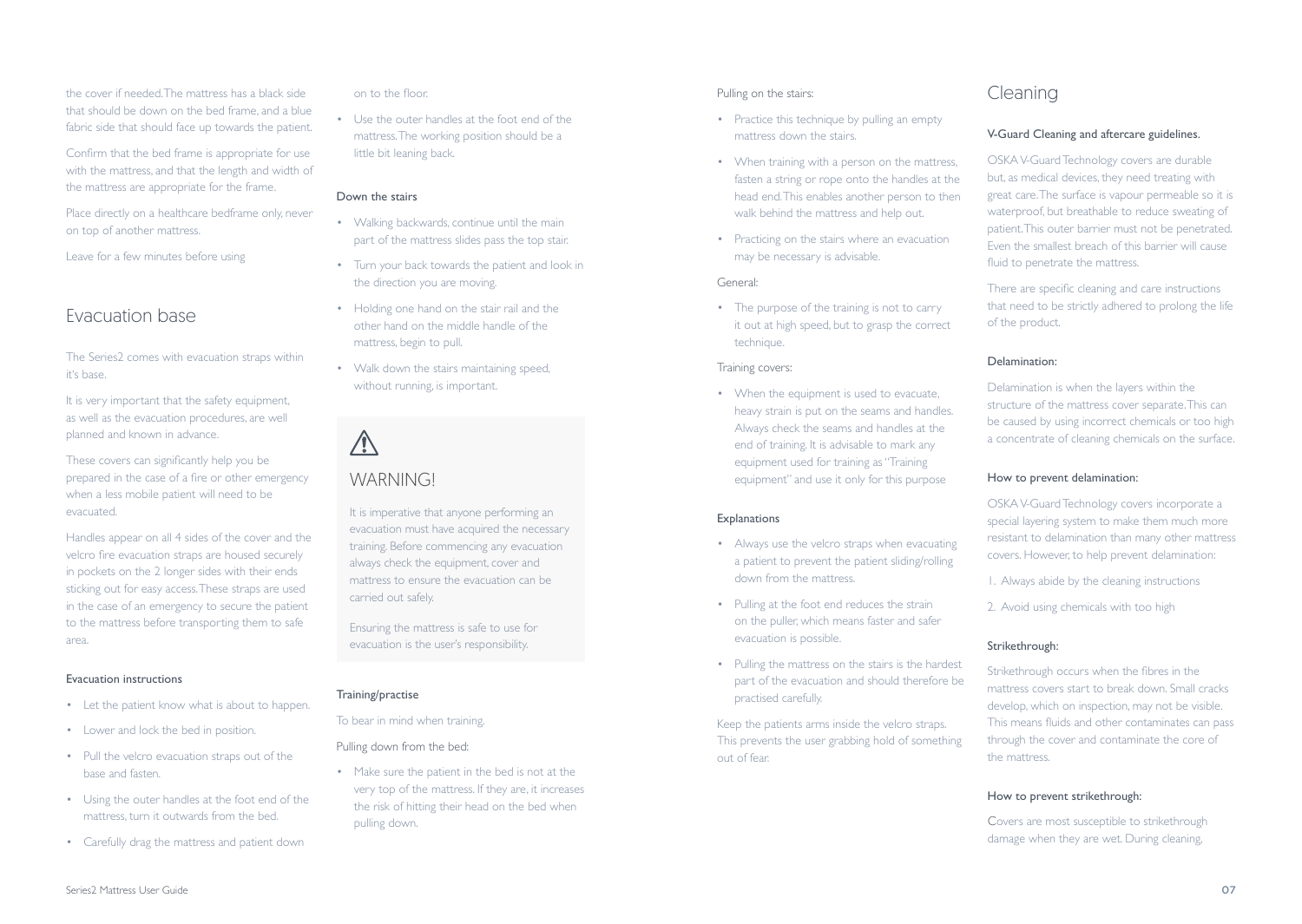extra care should be taken to avoid abrasion of the surface. OSKA V-Guard Technology covers incorporate a special layering system to make them much more durable than many other mattress covers. However, to help prevent strikethrough:

- 1. Always abide by the cleaning instructions
- 2. Avoid using chemicals with too high concentration.
- 3. Ensure cleaning chemicals are always thoroughly rinsed off before allowing to dry
- 4. The V-Guard covers can tolerate up to 10,000ppm chlorine but using a weaker solution of 1,000ppm will reduce the risk of a high concentrate being left on the surface
- 5. Ensure the covers are thoroughly dry before using or storing the mattress

### General directives

#### 1. General directives

- Abrasive cleaning agents should NOT be used.
- In addition, due to the range of cleaning chemicals and conditioners being used, customers should ascertain that any fabric performs as expected, without any adverse effect.
- Some surface wrinkling may result from cleaning procedures. This should have no adverse effect on the fabric's properties.
- If customers have their own particular cleaning methods that must be used and that are not covered in this article, they should consult OSKA for further direction and guidance.

#### 2. Washing and disinfection

- All polyurethane coatings need to be treated with care when cleaning the surface. Many industrial cleaning agents are extremely harsh on the coating and can cause it to break down.
- For superficial dirt use a disposable wipe and a warm solution of neutral detergent. Do not use abrasive cleaners.
- Disinfect in situ using 0.1% sodium hypochlorite solution (1000ppm available chlorine). Wipe off any residue with clean water. V-Guard covers can tolerate 10,000ppm chlorine but using a weaker solution of 1,000 ppm will reduce the risk of a high concentrate being left on the surface.
- The fabrics are able to be washed in warm soap water at up to 95°C.
- All cleaning agents and disinfectants must be thoroughly rinsed off and the item dried before storage.

#### 3. Drying

- Spin and tumble dry on a low setting (not more than 130°C. The fabric surface may wrinkle but this will not impede function). The operator ensures it is removed as soon as all moisture is removed. The fabric must not be left sitting on the heated bowl of the drier when drying is complete
- Do not mangle
- Do not iron

#### 4. Storage

- Store in a cool dry area.
- Avoid excessive pressure and always thoroughly dry fabric before re-use or storage. Do not fold away wet or store in damp conditions.
- Keep away from sharp objects.

#### 5. Damages and replacement

- Regularly check the inside of the cover for any signs of leakage
- If the cover leaks then the waterproof barrier has been broken and a new cover should be purchased from OSKA.
- If the foam gets contaminated, purchase a new one from OSKA.

#### 6. Strikethrough

Strikethrough occurs when the fibres in the mattress covers start to break down. Small cracks develop, which on inspection, may not be visible. This means fluids and other contaminates can pass through the cover and contaminate the core of the mattress.

#### 7. How to prevent strikethrough

Covers are most susceptible to strikethrough damage when they are wet. During cleaning, extra care should be taken to avoid abrasion of the surface. OSKA V-Guard Technology covers incorporate a special layering system to make them much more durable than many other mattress covers. However, to help prevent strikethrough:

- 1. Always abide by the cleaning instructions
- 2. Avoid using chemicals with too high concentration.
- 3. Ensure cleaning chemicals are always thoroughly rinsed off before allowing to dry
- 4. The V-Guard covers can tolerate up to 10,000ppm chlorine but using a weaker solution of 1,000ppm will reduce the risk of a high concentrate being left on the surface
- 5. Ensure the covers are thoroughly dry before using or storing the mattress

### General information

#### Storage

Store the mattress on a flat surface or carefully rolled/folded with the zip closed. Always store at room temperature in a dry area. Make sure the mattress is stored where it will not be exposed to thrusts, hits or other things that can damage it. Avoid direct exposure of sunlight. If the mattress is to be stored more than 3 months, we recommend it is stored on a flat surface (not folded or rolled up).

#### Service and repairs

Only spare parts which have been approved by OSKA should be used. Using non-approved spare parts will invalidate the warranty.

You must submit a warranty claim to OSKA before the product is returned.

If you have questions regarding warranty and service please contact OSKA.

### Warranty

The warranty is based on statutory regulations. The warranty does not apply if the goods supplied by OSKA are processed, handled or modified by other parties without prior consent from OSKA or if these operating instructions are not followed.

For medical devices as understood by the EU - Directive 93/94, whose usage (also operations) is subject to regular service and maintenance, a warranty can be offered only if the service intervals prescribed by OSKA are adhered to.

If during inspection it is found that damages are due to wear and tear or are not subject to warranty, then OSKA are empowered to claim the expenses (inspection, transport costs etc) from the client. The use of parts or individual components of other systems or products or combinations thereof are not permissible.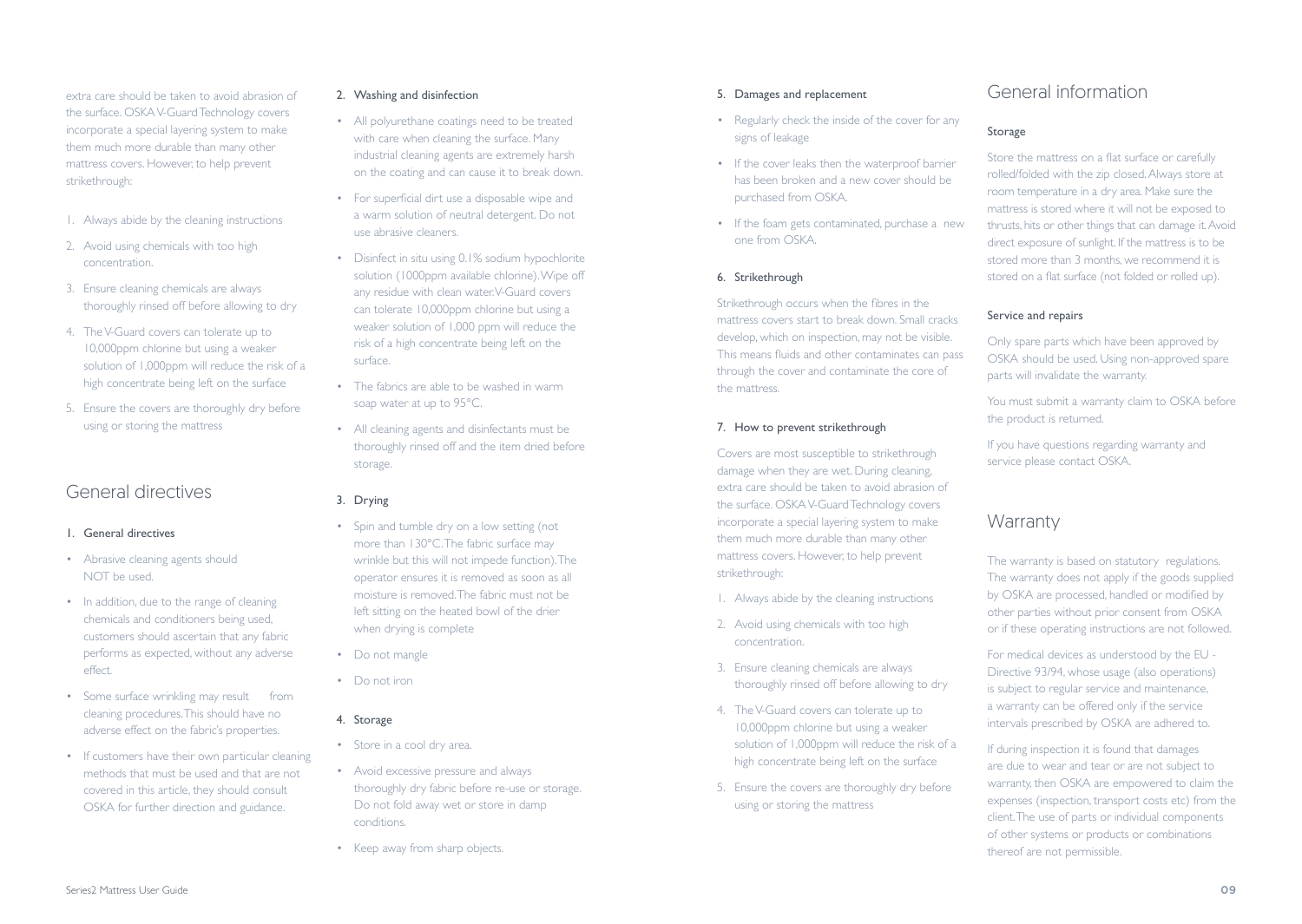Warranty claims become invalid should any damage result from this kind of conduct and therefore remain the responsibility of the user/ owner.

#### V-Guard Cover - 4 years pro rata

Year 1 - 100%

Year 2 - 75%

Year 3 - 50%

Year 4 - 25%

#### Base Cover / Foam/ Air cells - 2 years pro rata

Year 1 - 100%

Year 2 - 50%

#### Sizes: Dimensions W x L x H

88 x 200 x 14cm

 $100 \times 200 \times 14$ cm

 $105 \times 200 \times 14$ cm

 $120 \times 200 \times 14$ cm Bariatric

#### Crib 5 Fire Rating



### Troubleshooting guide

| Problem                                                                                      | Solution                                                                                                                                                                                                                                              |
|----------------------------------------------------------------------------------------------|-------------------------------------------------------------------------------------------------------------------------------------------------------------------------------------------------------------------------------------------------------|
| The mattress is still<br>very flat once it has<br>been taken out of its<br>vacuum packaging. | Leave the mattress for I hour before putting a patient on the mattress. This<br>should allow the mattress the time to adjust to the correct position.                                                                                                 |
| Mattress cover failure                                                                       | Regularly check the inside of the cover for any signs of leakage. If the cover<br>leaks then the waterproof barrier has been broken and a new cover should<br>be purchased from OSKA.<br>If the foam gets contaminated, purchase a new one from OSKA. |
|                                                                                              | Technical Service: 02394 318 318                                                                                                                                                                                                                      |

### Spare parts

| Spare Part                                | Size                | Code                 |
|-------------------------------------------|---------------------|----------------------|
| Series2 top cover                         | 88×200cm            | WP01-014             |
| Series? bottom cover with evacuation base | 88x200cm            | WP01-015             |
| Series2 top foam (with stocknet)          | 88×200cm            | WP01-012             |
| Series2 whole foam cartridge              | 88x200cm            | WP79-954             |
| Series2 top cover                         | $100 \times 200$ cm | WP71-055             |
| Series? bottom cover with evacuation base | $100 \times 200$ cm | WP71-056             |
| Series2 top foam (with stocknet)          | $100 \times 200$ cm | Available on request |
| Series2 whole foam cartridge              | $100 \times 200$ cm | Available on request |
| Series? mattress with evacuation base     | 105x200cm           | PR13-027             |
| Series2 top cover bariatric               | 120x200cm           | WP01-050             |
| Series? bottom cover with evacuation base | $120\times200cm$    | WP71-054             |
| Series2 top foam (with stocknet)          | 120×200cm           | Available on request |
| Series2 whole foam cartridge              | 120x200cm           | Available on request |